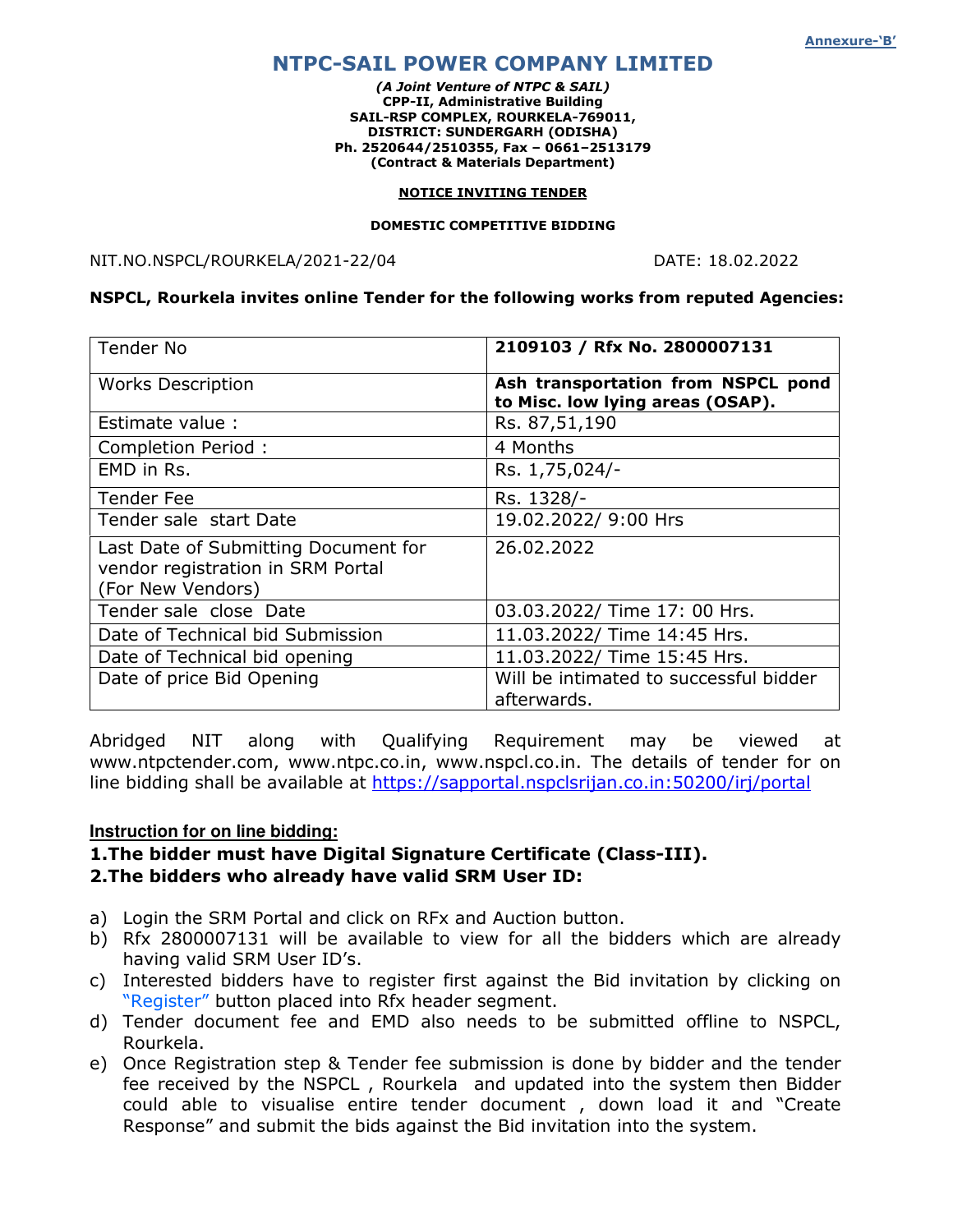# **3.New Bidders which are not having SRM User ID:**

- a) In case a new bidder wants to participate for a particular Bid invitation in SRM portal, the bidder first of all has to submit the filled registration (form available in the website, www.nspcl.co.in under / below the SRM Link https://www.nspcl.co.in/pages/nspclsrm-portal) to C&M department, NSPCL Rourkela in hard copy or scanned copy through e-mail at: r.k.verma@nspcl.co.in, ak.sahoo@nspcl.co.in
- b) C&M department will initiate the process for vendor ID creation in SAP & send the bidders SRM Credentials (User ID along with initial Password)
- c) After creation of SRM Credentials the step 2 (above) shall be followed by the bidder.

Tender cost (non refundable) and EMD to be paid through Demand Draft in favour of "NSPCL" payable at Rourkela. Original D/D (for Tender Cost) and EMD documents to be sent to AGM(C&M), CPP- II, Administrative building, NSPCL/ Rourkela -769009, Dist- Sundargarh, Odisha & confirmed by e-mail, so as to reach the site before Technical Bid Opening date. Tender fee / EMD is also acceptable through NEFT/ RTGS Internet Bank Transfer to NSPCL, Rourkela Account No. 40108474664 (State Bank of India), IFSC Code- SBIN0009678, SME Branch, Bisra Chowk, Rourkela ,Odisha. The bank slip of sending the money for tender fee / EMD to be sent through e mail towards confirmation.

All eligible MSME / NSIC with proper certificates from the appropriate authority shall be exempted for payment of Tender Document Fees & EMD. Bidders seeking exemption have to enclose a copy of valid Registration Certificate giving details of Stores, Monetary limit & Validity and send to us; failing which their bids may not be considered.

# QUALIFYING REQUIREMENTS for CS-2109103 / RFx -2800007131

# Technical Criteria

- i) The bidder should have executed the work of "Evacuation of settled ash from pond OR Earth work in excavation OR Ash dyke construction OR raising of ash dyke OR construction of earthen embankment/ earthen dam OR removal of overburden materials like coal, coke, minerals, earth, ash involving loading & unloading and Transportation OR civil work of any kind where loading & unloading and transportation is involved OR combination of any of the above mentioned works."
- ii) Three similar completed works costing not less than the amount equal to Rs.35 Lakhs each(Rupees Thirty Five Lakhs.) **"OR"**
- ii) Two similar completed works costing not less than the amount equal to Rs.43.76 Lakhs each (Rupees Forty Three lakhs Seventy Six Thousand). "OR"
- iii) One similar completed work costing not less than the amount equal to Rs.70.01 Lakhs (Rupees Seventy Lakhs One Thousand).
- 2. Financial Criteria:

 The average annual Turnover of the bidder, in the preceding three (3) financial years as on the date of technical bid opening, shall not be less than Rs.87.51 Lakhs (Rupees Eighty Seven Lakhs Fifty One Thousand).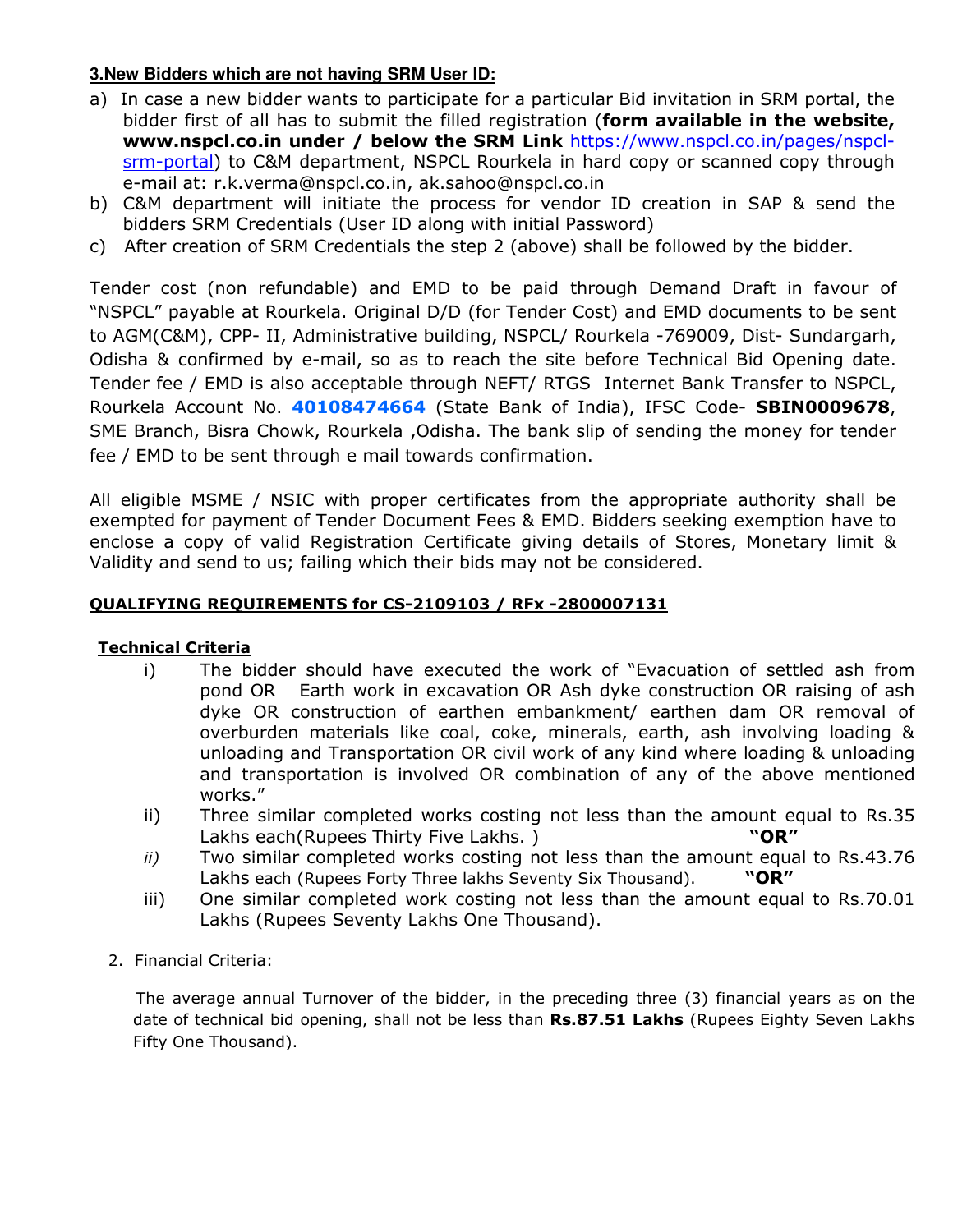- 1. The bidder must submit documentary evidence in support of meeting QR like copy of works completion certificate from client / last running bill/ measurement book of last bill paid/ protocol jointly signed by owner and contractor / works bills along with copy of relevant LOA or PO.
- 2. The word "Executed" means the bidder should have achieved the criterion specified in the qualifying requirements even if the total contract(s) is not completed / closed. In case contract(s) is under execution as on date of Techno-commercial bid opening, the value of work executed till such date will be considered provided the same is certified by the employer.
- 3. Similar works means: The phrase "Similar works" means **"Evacuation of settled ash from pond OR Earth work in excavation OR Ash dyke construction OR raising of ash dyke OR construction of earthen embankment/ earthen dam OR removal of overburden materials like coal, coke, minerals, earth, ash involving loading & unloading and Transportation OR civil work of any kind where loading & unloading and transportation is involved OR combination of any of the above mentioned works."**
- 4. The bidder shall submit the Audited Balance Sheet and Profit & Loss Account for the specified period with **UDIN number**. In case where Audited results for the preceding FY are not available, certificate of financial statements from a practicing Chartered Accountant shall also be considered acceptable. In case, Bidder is not able to submit the Certificate from practicing Chartered Account certifying its financial parameters, the audited results of three consecutive financial years preceding the last financial year shall be considered for evaluating the financial parameters. Further, a certificate would be required from CEO/CFO as per the format enclosed in the bidding documents stating that the financial results of the company are under audit as on the date of Techno-commercial bid opening and the certificate from the practicing Chartered Accountant certifying the financial parameters is not available.
- 5. Other income shall not be considered for arriving annual turnover.
- 6. All the values mentioned in the Clause 5.1.2 are inclusive of taxes and duties.

## General Notes:

- 1. A complete set of Bidding Documents may be downloaded (from Notes and Attachments folder - in the Tab Collaboration RFX 2800003171) by any interested Bidder on payment (non-refundable) of the cost of the documents as mentioned against the package above and log in into the SRM Portal as mentioned above. The submitting time and date has been mentioned in NIT.
- 2. The Bids shall be opened at the time and date as mentioned in tender. If the date of opening happens to be a closed holiday, bids shall be opened at any time on next working day.
- 3. Notwithstanding anything stated above, NSPCL reserves the right to assess bidder's capability and capacity to perform the contract, should the circumstances warrant such assessment in the overall interest of NSPCL and decision of NSPCL in this regard shall be final.
- 4. The qualification status shall be examined by the tender committee only during the process of evaluation. However, receipt of tender documents will not automatically mean that bidders are considered qualified.
- 5. In addition to fulfilling specific qualifying requirement the bidders must submit the following documents in physical form along with their technical bid (All the photocopies should be attested by the bidder himself) towards meeting general qualifying requirement. Failing which their bids will not be considered. (a) PAN No. copy, (b). Service tax registration proof, (c) Firm's documents like Proprietary Affidavit / Partnership Deed / Memorandum & Articles of Association / Certificate of Incorporation etc. (d) Copy of Power of Attorney (if applicable). (e) PF code , (f) independent 17 digit ESI code certificate.

## NB: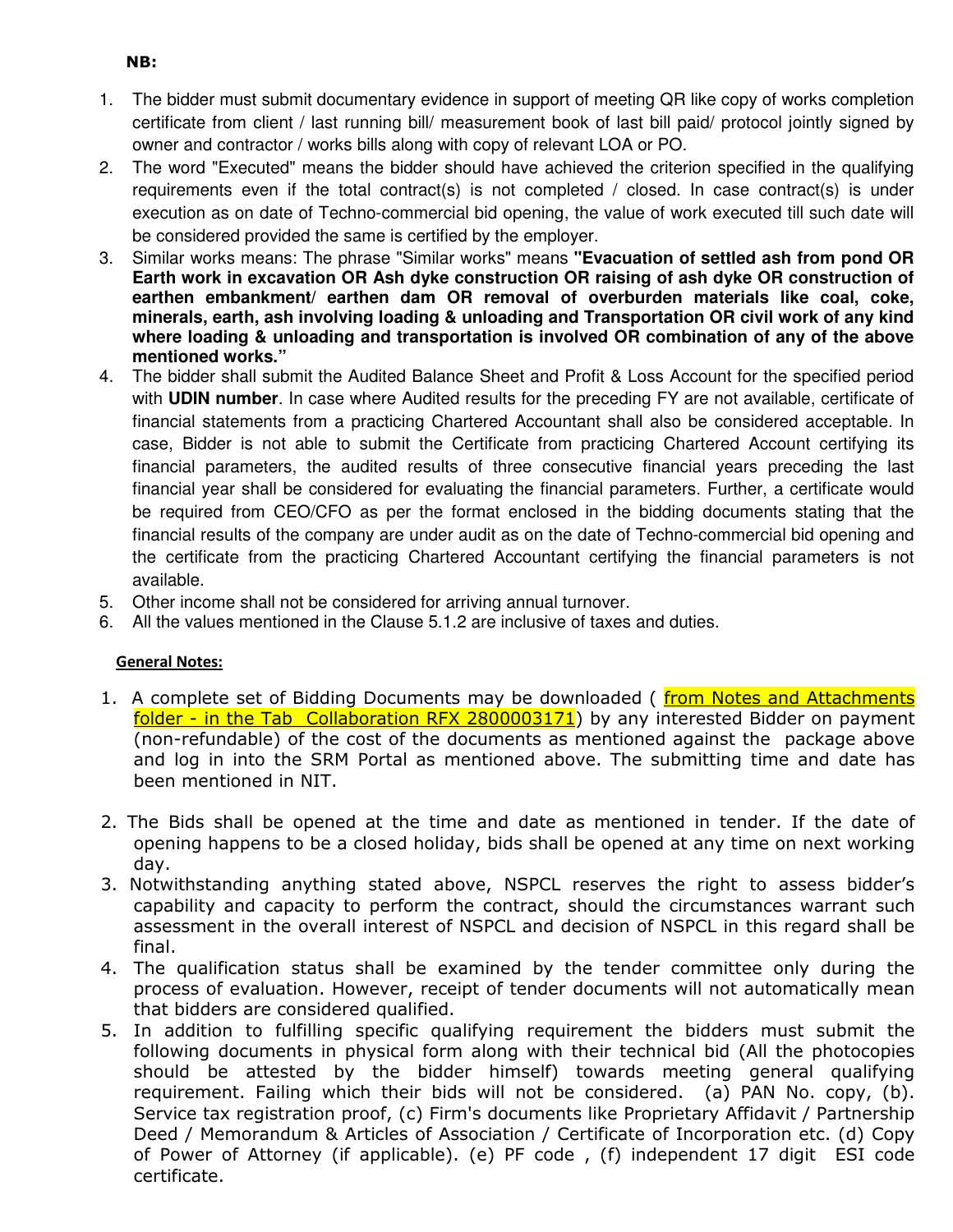- 6. Bidder may note that as per provision of bidding documents, two separate envelopes (sealed/closed) with following documents in only Physical Form is required to be submitted at the address for communication mentioned in NIT prior to the deadline for bid submission. :
- (a) **ENVELOPE NO. 01**: (To be submitted off line only) (i) NO DEVIATION CERTIFICATE (Bidders shall be required to furnish a No Deviation Certificate (as per format enclosed) confirming full compliance to the terms, conditions and Technical Specifications of Bidding Documents and Amendment(s)/Clarification(s) (if any) failing which bids shall be rejected and returned to the bidder without being opened (ii) **EARNEST MONEY** in prescribed form, (iii) Letter of Undertaking on non-judicial stamp paper worth Rs.21/- purchased in the party's name as per enclosed format of NSPCL.
- (b) **ENVELOPE NO. 2**: (To be submitted off line only) (i) Qualifying requirement data details, (ii) All technical credentials (one sets and all other documents issued with this tender. All the documents  $(except\ price\ bid\ )$  to fulfil NIT QR.
- (c)  $*$  **PRICE BID**: (To be submitted on- line only)

 BIDDER SHALL HAVE TO SUBMIT PRICE BID IN SRM E-TENDER (ON LINE) ONLY. PRICE BID OF ONLY SUCCESSFUL BIDDER (W.R.T. QR AND TECHNICALLY) SHALL BE OPENED ON LATER DATE WITH PRIOR INTIMATION.

The detail BOQ with its displayed rates has been provided in tender documents. The agencies will have to quote Discount or Premium percentage in SRM- e tender.

- 8. The credentials of the parties shall be examined by NSPCL with reference to QR & the price bid of only successful bidders i.e. who fulfil QR criteria and submits EMD, LOU, ESI undertaking and Qualifying Requirement Data details .
- 9. NSPCL reserves the right to assess independently the capacity and capabilities of the bidders to carry out the work.
- 10. NSPCL reserve the right to accept or reject late / delayed tenders and also to reject any or all tenders without assigning any reason thereof.
- 11. In case the registered bidders who have downloaded the bidding documents require an additional manual copy of the document then such bidders shall be required to purchase the manual copy of the bidding documents following the procedure detailed above.
- 12. Issuance of Bidding Documents to any bidder shall not construe that bidder is considered qualified.
- 13. NSPCL reserves the right to reject any or all bids or cancel/withdraw the NIT for the subject package without assigning any reason whatsoever and in such case no bidder/intending bidder shall have any claim arising out of such action. Price Bid shall be submitted online only and opened at the address given below in the presence of Bidder's representatives who choose to attend the bid opening.
- 14. Tenderers seeking exemption should enclose a photocopy of valid Registration Certificate giving details such as validity, stores and monetary limits to the addresses as mentioned, at least three working days prior to the last date of Technical Bid Opening date for getting the authorization for participating in the on line tendering.